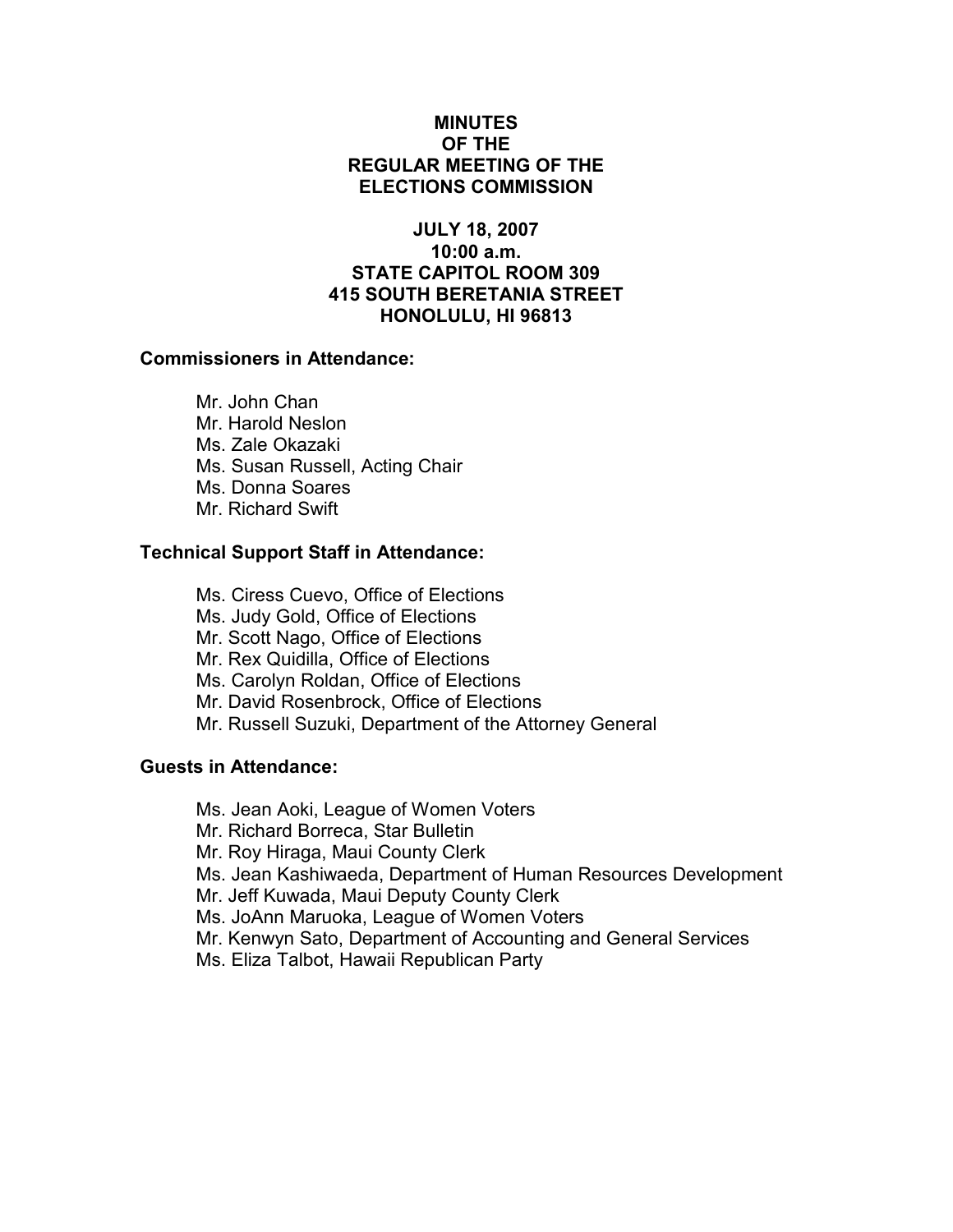### PROCEEDINGS

#### I. Call to Order

The meeting was called to order by acting chair, Ms. Susan Russell at 10:20 a.m. on July 18, 2007 at the State Capitol room 309.

II. Roll and Quorum Determined

Ms. Carolyn Roldan, Office of Elections Secretary, conducted roll call. Mr. Harold Masumoto and Ms. Yuki Lei Sugimura were noted absent.

III. Approval of Minutes of Meeting of May 10, 2007

Ms. Soares requested that item VI of the minutes be amended to state that she recommended the removal of all percentages from the Chief Election Officer position description.

Ms. Donna Soares moved to approve the minutes of the meeting of May 10, 2007 with amendments. Mr. Harold Nelson seconded, and the motion carried unanimously.

IV. Public Testimony - Any interested person may submit data, views or arguments on any agenda item

Ms. Jean Aoki, League of Women Voters, provided oral testimony to request the following: for the Commission to set tentative future meeting dates at the time of their meetings, to post meeting notices on the Office of Elections website, and to allow the League of Women Voters the ability to share their study on all mail elections.

V. Administrative Rules - Commissioner Harold Nelson Revisions to be made, as may be appropriate, in response to comments received at public hearing. Revised rules to be sent to the Governor for final approval.

 Mr. Nelson stated that the public hearing was held statewide via video conference and was properly noticed to the public. No public testimony was submitted. Mr. Nelson deferred to Ms. Soares to discuss the items brought to attention at the hearing.

 Ms. Soares noted the following amendments required to be made to the rules: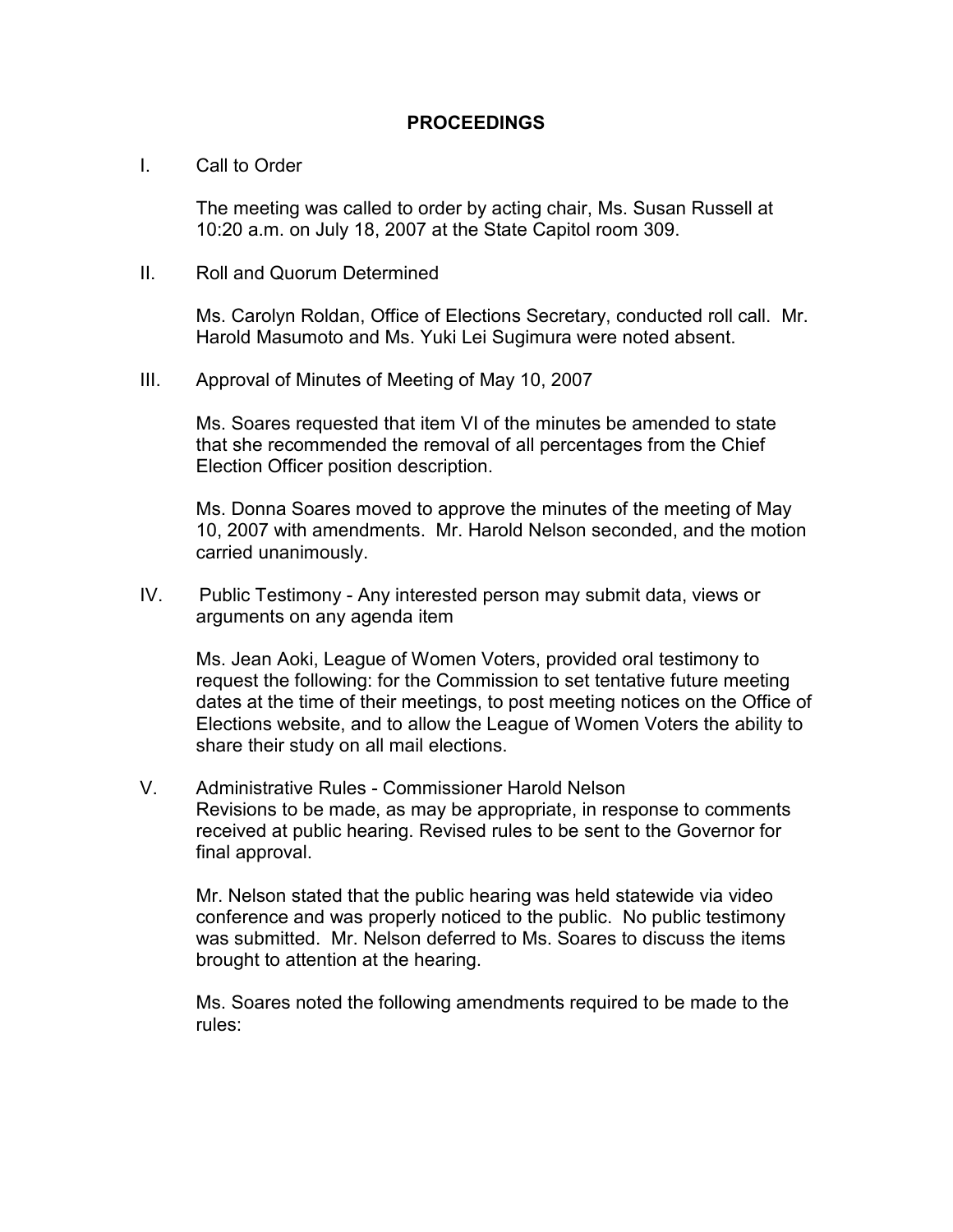- 1. Section 3-170-7 of the rules should state, "Complaints shall be made in writing and must be filed with in 90 days from the date of the incident or occurrence."
- 2. The reference to Hawaii Revised Statute § 92-50 should be removed because it was repealed by the Legislature. This is a technical non-substantive change.
- 3. The language proposed by the Attorney General's Office regarding Elections Commission hearings should be inserted as an addition to section 3-170-8.

Ms. Soares moved to make the noted amendments to the rules. Mr. Neslon seconded and the motion carried unanimously.

VI. Chief Election Officer: Update time frame and advertising progress

Jean Kashiwaeda, Department of Resources Development (DHRD), provided a status report to the Commission on the advertising progress. She noted that the recruitment advertisements were published on July 15, 2007 in specified newspapers and website. The closing date for the recruitment is August 20, 2007. Resumes are being mailed to the Department of Accounting and General Services (DAGS) Comptroller's Office. DAGS personnel will screen and prepare resumes for the Commission's review. DHRD recommended that the Commission form a sub-committee to be responsible for interviewing applicants and to narrow the applicant pool to the top three to five candidates. These top candidates will be referred to the entire Commission for interview and final selection.

In response to Mr. Nelson's inquiry regarding the qualification to be a Hawaii resident, Ms. Kashiwaeda stated that the applicant must be a resident of the State at the time of hire.

Mr. Rex Quidilla, Interim Chief Election Officer extended his thanks to DHRD and DAGS personnel that provided their assistance through this process.

In response to Chair Russell's request for volunteers to serve on the subcommittee, Ms. Donna Soares, Mr. Richard Swift, and Ms. Zale Okazaki volunteered.

VII. Office of Elections Report from the Interim Chief Election Officer - Rex **Quidilla** 

 Mr. Quidilla provided the Commission with an update on the status of the Request for Proposal (RFP) for the voting machines. Mr. Quidilla noted that the language of the RFP required fine tuning to provide further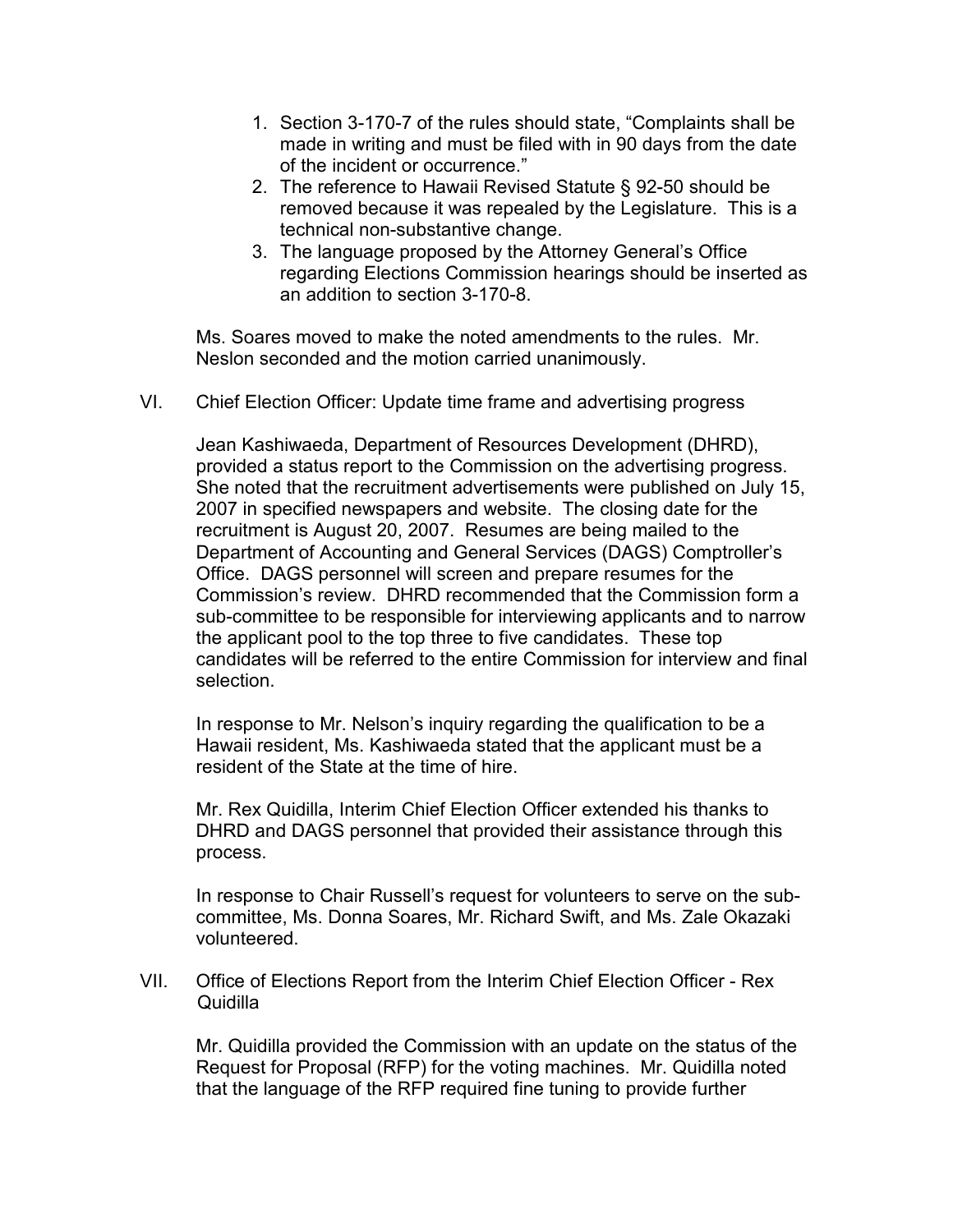clarification regarding the flexibility for the State to procure a system in part or in whole. The RFP was reviewed by the State Procurement Office and is scheduled for release on August 1, 2007.

 In response to Mr. Nelson's questions whether there is a process for vendors to pre-qualify, Mr. Scott Nago, Office of Elections, noted that the evaluation committee narrows the field to the top three vendors that submit a proposal by the deadline. The top three vendors move forward to the demonstration stage.

 In response to Mr. John Chan's inquiry regarding the Commission's role in the evaluation process of the three vendors, Mr. Quidilla stated that it is the RFP Offeror's responsibility to evaluate the vendors and that this process is guided by State Law.

VIII. Executive Session: Evaluation of interim Chief Election Officer pursuant to Haw. Rev. Stat. § 92-5(a)(2)

Chair Russell moved to go in to executive session. Ms. Soares seconded, and the motion carried unanimously.

The Commission resolved to executive session at 10:43 a.m. and reconvened in open meeting at 11:12 a.m.

Chair Russell reported that while the Commission met in executive session, they discussed the performance of the interim Chief Election Officer. The Commission commended Mr. Quidilla in his ability to lead and motivate the Office of Elections staff. Chair Russell noted that the Commission voted to give Mr. Quidilla a 10% pay increase of his current salary, effective immediately.

IX. Correspondence from Bob Babson and Response from Attorney General's **Office** 

 Chair Russell stated that the Attorney General's Office conducted its investigation and provided Mr. Babson with a response. The Commission will take no further action on this matter.

X. Other Correspondence

None

XI. Old Business – Discussion on filling the position of Commission Chair